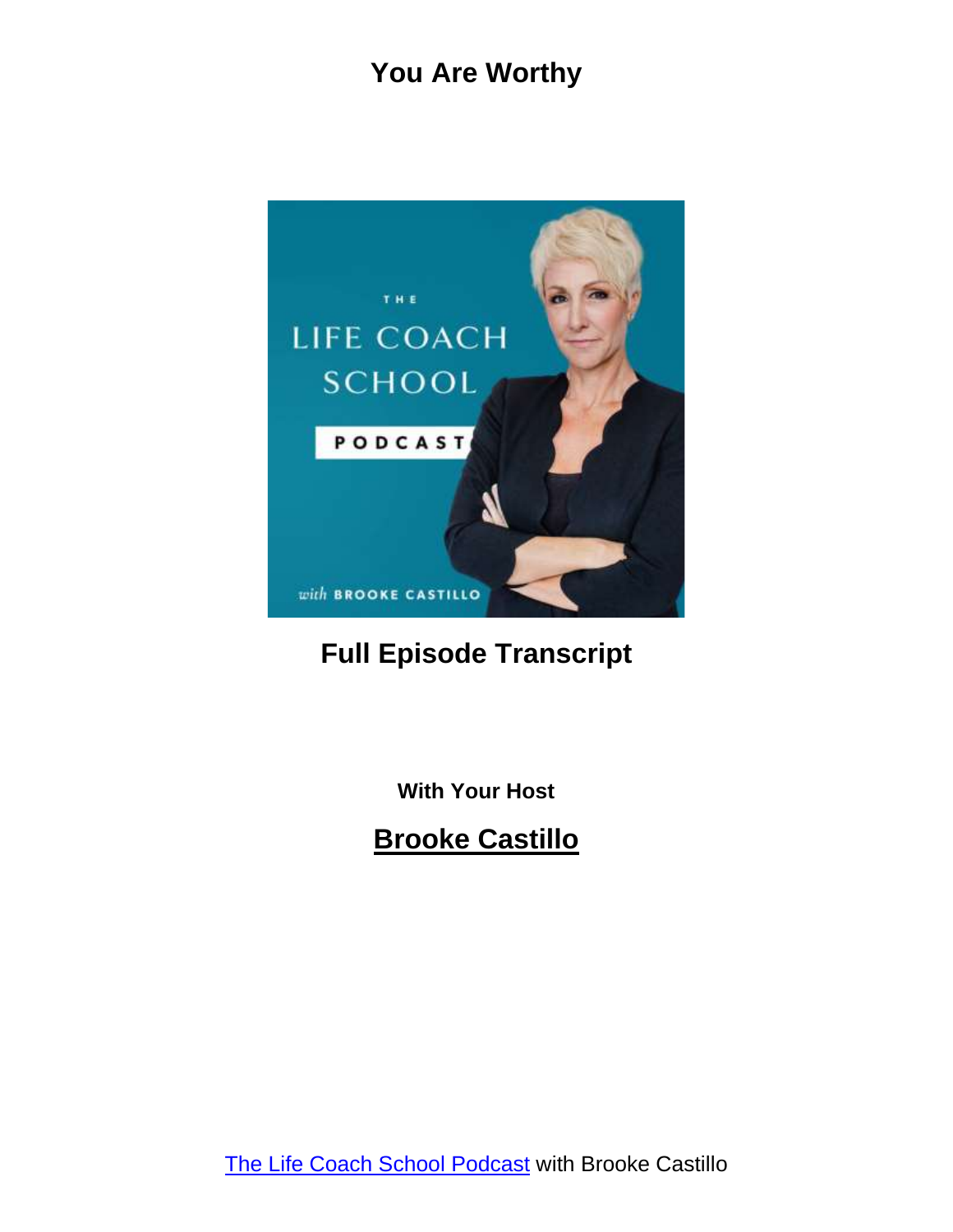A quick note before we get started. In last week's episode, I talked about this week's episode being a podcast on racism and the model. And I just wanted to let you know, we are still working on that podcast with some of the best minds that I know and we are going to put that podcast out as soon as it's ready. So, in the meantime, please enjoy this week's episode.

You are listening to *The Life Coach School Podcast* with Brooke Castillo.

Welcome to *The Life Coach School Podcast*, where it's all about real clients, real problems and real coaching. And now your host, Master Coach Instructor, Brooke Castillo.

Well hello there, my friends. How are you doing? Not so good, some of you, right? I've been getting so many emails from so many people who are in pain and who want help with their pain. So many people coming to us at *The Life Coach School*, wanting help with their pain.

And I just want to tell you that I want you to feel absolutely 100% free to bring us your pain. I want to help with what you're going through. I want to help with all pain and all suffering in any way that I know how. And teaching people how to process through pain so they can get to the other side and do something good is my mission right now.

So, one of the ways that I've been helping my friends and my students and the people coming to me privately for help and the people in Scholars who want my help, is by writing truths that I believe, writing lessons that I've studied over the past, I'm going to say 14, years from my teachers that have been really helpful for my students.

And so, I have a few pieces of writing that I think will help during this time. And I thought I would, instead of just typing them and putting them in Slack channels and that sort of thing, I thought I would read them to all of you who are currently struggling and suffering and in pain.

And so, I feel like this is the time for us to be in pain and for us to be courageous enough to experience it and keep our eyes open and our hearts open. And so, I'm hoping that some of these writings will help you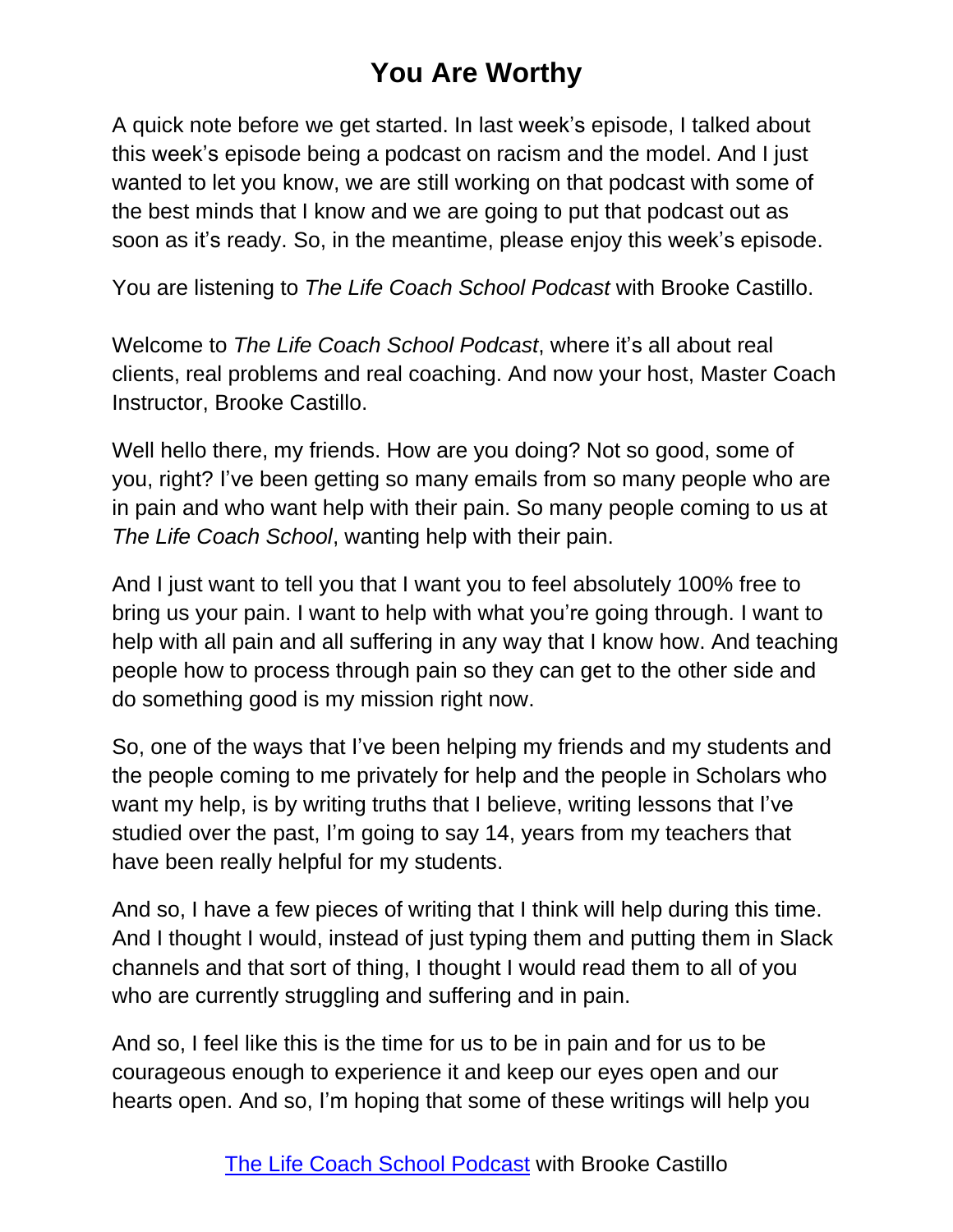and give you some thoughts to think as we're going through this and as you are doing all of this super-important work on your lives. So, here we go.

I'm going to start with the first one, which is – I called it Courage. "Courage is what you do when you are afraid. Courage is what you do when you are brought to your knees by your life. Courage is loving yourself when it seems no one else does. Courage is finding where you got it wrong, telling the truth, and being willing to get it wrong again.

Courage is speaking up when you'd rather look away. Courage is the willingness to keep looking for the best in yourself and other humans, no matter what. Courage is yours, given to you to claim as a tool to keep moving forward, even when it seems like you can't."

Here's the next piece. It's called You Are Worthy, "With all your mistakes, you are enough. You are worthy. You are loved. You will get it so wrong so hard sometimes. And still, you are a worthy human. Hate is an option that will present itself to you. You will be tempted to accept and indulge in selfloathing. Refuse this invitation.

Choose to love yourself through the temptation. Look in that mirror. Right now, even with the pain of regret, confusion, anger, and defensiveness, and remind yourself, your worthiness is absolute and there's nothing anyone, including you, can do about that."

The next piece is called Keep Going, "I know it's hard, but you can do hard things. Stop telling yourself you can't. You can. You are. Dig deep into yourself and find out what you're made of. You're not going to find that on vacation. You're going to find out how strong you are when things are the hardest.

If you ask a lot of yourself, you will be surprised at what you're capable of. The harder the thing, the more of a chance you have to blow your own damn mind."

This one is called Grief, "If you are a human, a conscious human, at some point, you will experience the terror of being alive. You will see, hear about,